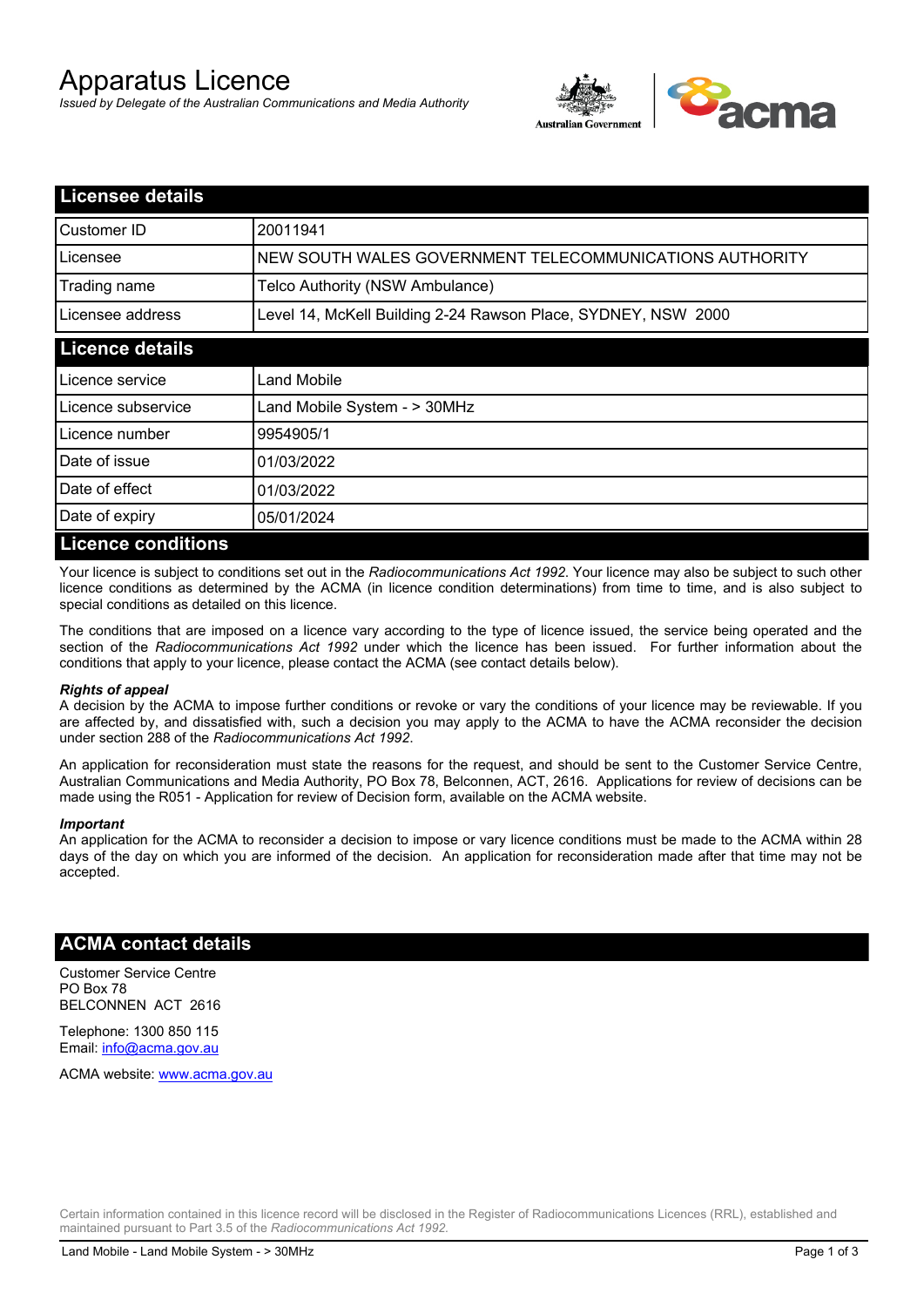## **Advisory Notes applying to licence no.: 9954905/1**

Conditions applicable to the operation of Land Mobile System station(s) authorised under this licence can be found in the Radiocommunications Licence Conditions (Apparatus Licence) Determination and the Radiocommunications Licence Conditions (Land Mobile Licence) Determination. Copies of these determinations are available from the ACMA and from the ACMA home page (www.acma.gov.au).